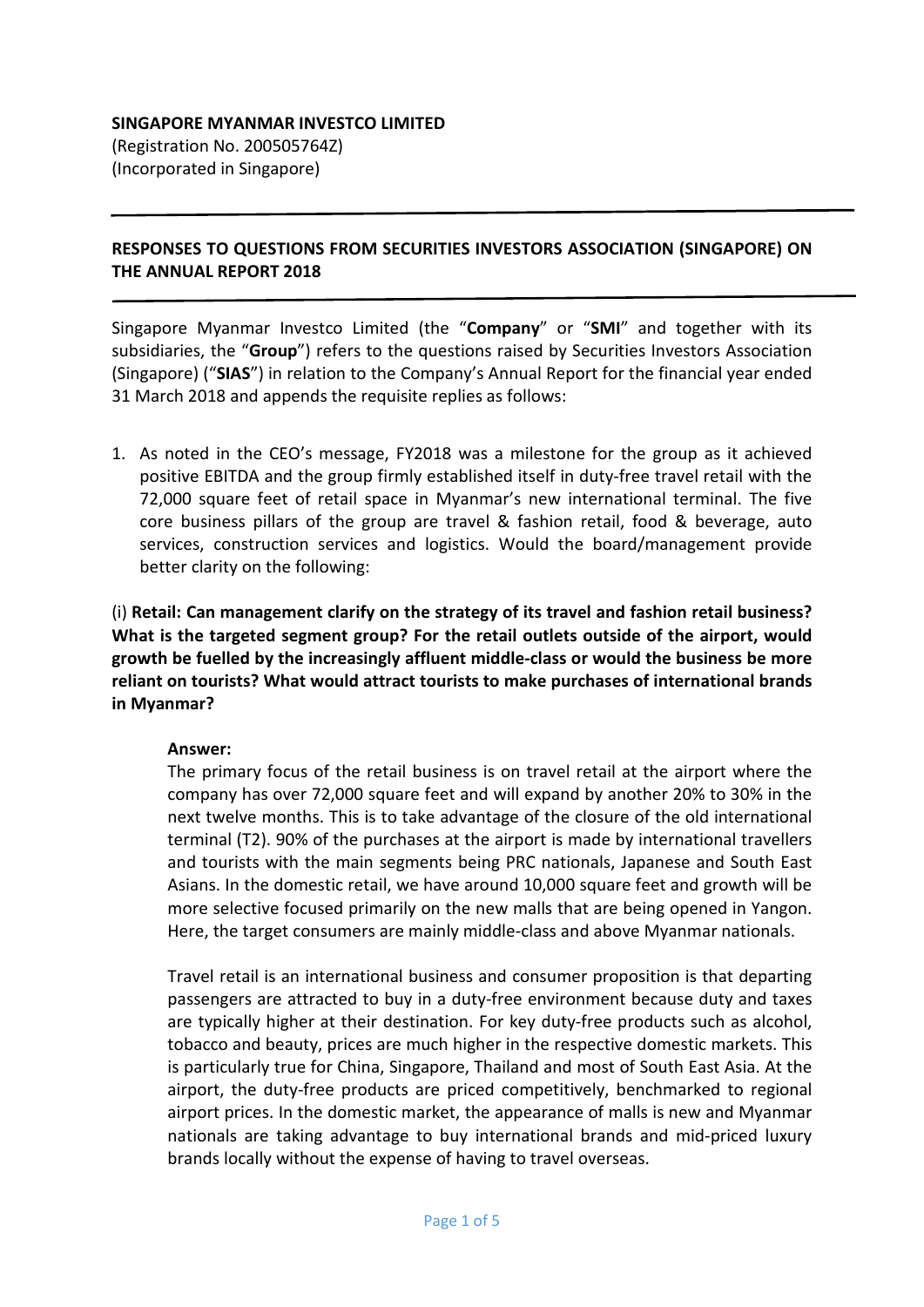# (ii) **Food & Beverage (F&B): How affordable are these food & beverage services to the locals? Again, would tourism be the main factor driving the growth of the segment?**

## **Answer:**

The F&B franchised outlets that SMI operates at the airport is targeted at international travellers. These are mainly Coffee Bean and Tea Leaf outlets. In the domestic market, the outlets that we have already established in Crystal Jade Kitchen and Ippudo have a domestic clientele of slightly over 50%, which shows that price points in these restaurants are accessible to middle-class Myanmar nationals. Many mall developers are encouraging us to open outlets in their locations and these are being selectively reviewed.

# (iii) **Construction services: How significant is the comprehensive distribution agreement signed with SANY in October 2017?**

### **Answer:**

This distribution agreement has allowed us to consolidate our position as the Sany dealer in Myanmar and strengthened our position with potential customers. It has also given us improved access to equipment financing; the agreement is for three years from 16 October 2017 to 15 October 2020 and we are the appointed dealer for a large range of Sany products.

(iv) The CEO has mentioned that the group is now responsible for "over 700 staff in Myanmar" while, in the Chairman's statement, it was disclosed that the group's staff strength has "increased from 70 employees to a size of more than 300." **Would management clarify on the current staff strength of the group?** 

### **Answer:**

SMI group has an agreement with the retail distributor to provide advice on the merchandising and management of the retail outlets. The CEO referred to SMI group and our local business partners' employees. The Chairman referred to SMI group employees only.

2. Specifically in the CEO's message, it was disclosed that the group "see[s] limited need for capital investments and [the] five core business pillars are poised to further expand and entrench our business presence in Myanmar" (page 17).

Based on the consolidated statement of cash flows, net cash used in operating activities was US\$(8.2) million in 2018 and US\$(9.5) million in 2017. Similarly, the net cash used in investing activities were US\$(3.1) million and US\$(18.0) million respectively.

# **(i) Can management clarify if the investment phase is largely over and the 5 business segments are able to achieve operational leverage going forward?**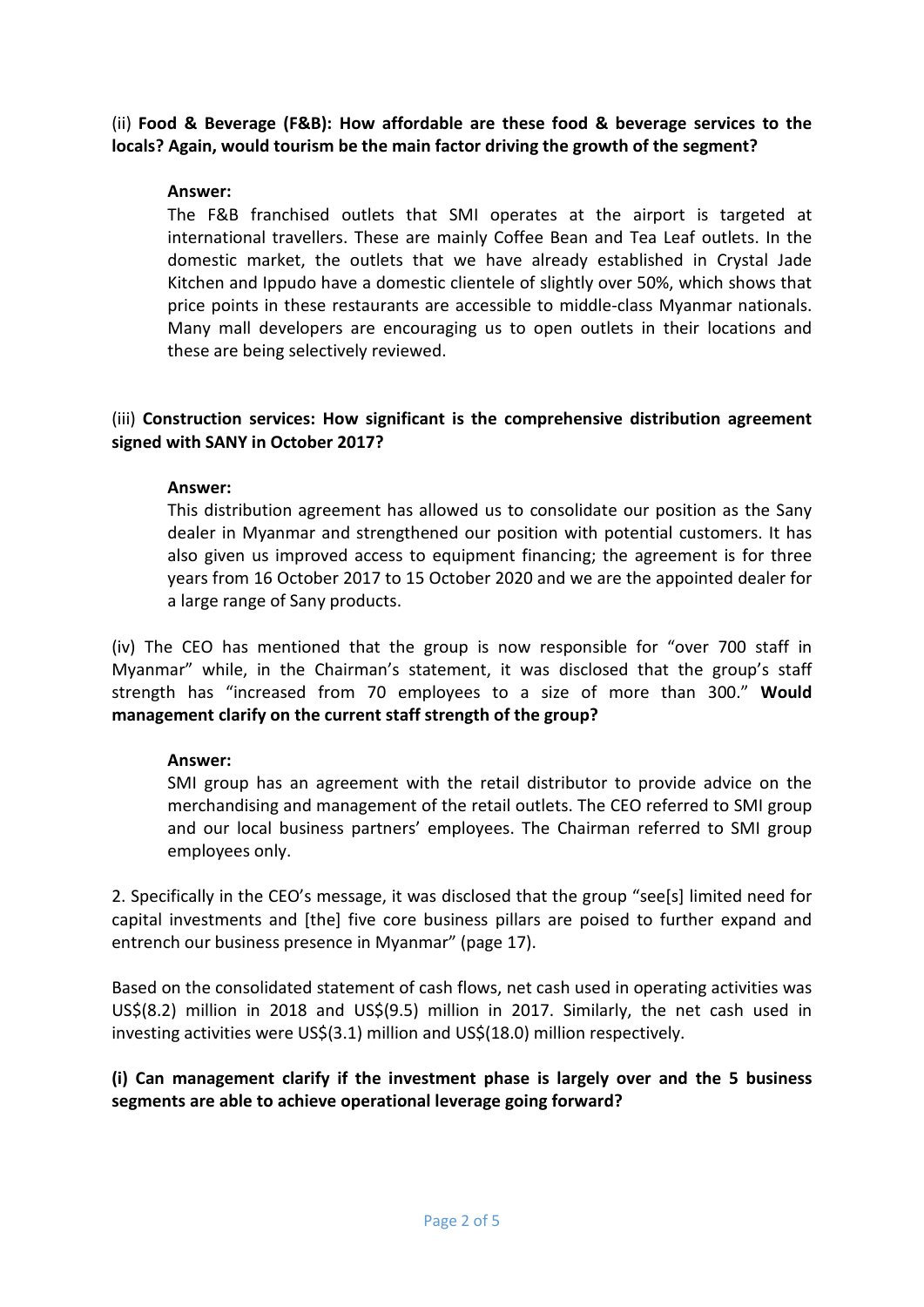### **Answer:**

The investment in the 5 core business segments is significantly completed but we continue to invest to maintain, upgrade and expand. We are positioned for future growth without incurring the same proportion of costs; not least we have announced the intended sale of the tower business which is clearly a business where there is no further capex business, which was a significant portion of our previous capital investment.

## **(ii) What are management's pro-active efforts at managing its working capital better?**

## **Answer:**

We have regular internal reviews led by the CEO for all material stock purchases and we have developed increasing precise order forecasting reflecting operational experience. Action has been taken to delist poor selling products and brands; and improvements are being made to supply chain efficiencies. This leads to an improvement of our inventory mix and shortens the order to delivery lead time which improves the inventory turn. We are also looking at ways to finance our receivables.

(iii) As seen in Note 22A (page 89 – Cash and cash equivalents in the statement of cash flow; shown below), the group has cash and cash equivalents for statement of cash flows purpose at end of year amounting to US\$(3.5) million. The group has outstanding bank overdrafts of US\$(4.5) million, with floating interest rates of 4.73% to 13.00%. **Would management elaborate further on the rationale to rely on costly short-term bank overdrafts to fund its businesses?** 

|                                                                   | The Group       |          |
|-------------------------------------------------------------------|-----------------|----------|
|                                                                   | 2018            | 2017     |
|                                                                   | <b>US\$'000</b> | US\$'000 |
| As stated above                                                   | 1.429           | 3.372    |
| Fixed bank deposits restricted in use (a)                         | (570)           | (1,523)  |
| Discontinued operations (Note 13)                                 | 194             | 198      |
| Bank overdraft (Note 24)                                          | (4, 544)        | (4.454)  |
| Cash and cash equivalents for statement of cash flows purposes at |                 |          |
| end of year                                                       | (3.491)         | (2.407)  |

# 22A. Cash and cash equivalents in the statement of cash flows:

#### **Answer:**

Bank overdrafts is the modus operandi by Myanmar banks to provide MMK financing to companies. We are in the midst of converting our overdrafts to term loans. In addition to overdrafts, the group has term loans denominated in US dollars which are significantly cheaper.

3. The "Carrying amount of trade receivables" is a key audit matter (KAM) highlighted by the Independent Auditor in their Report on the Audit of the Financial Statements (page 50). Key audit matters are those matters that, in the professional judgement of the Independent Auditor, were of most significance in the audit of the financial statements of the current period.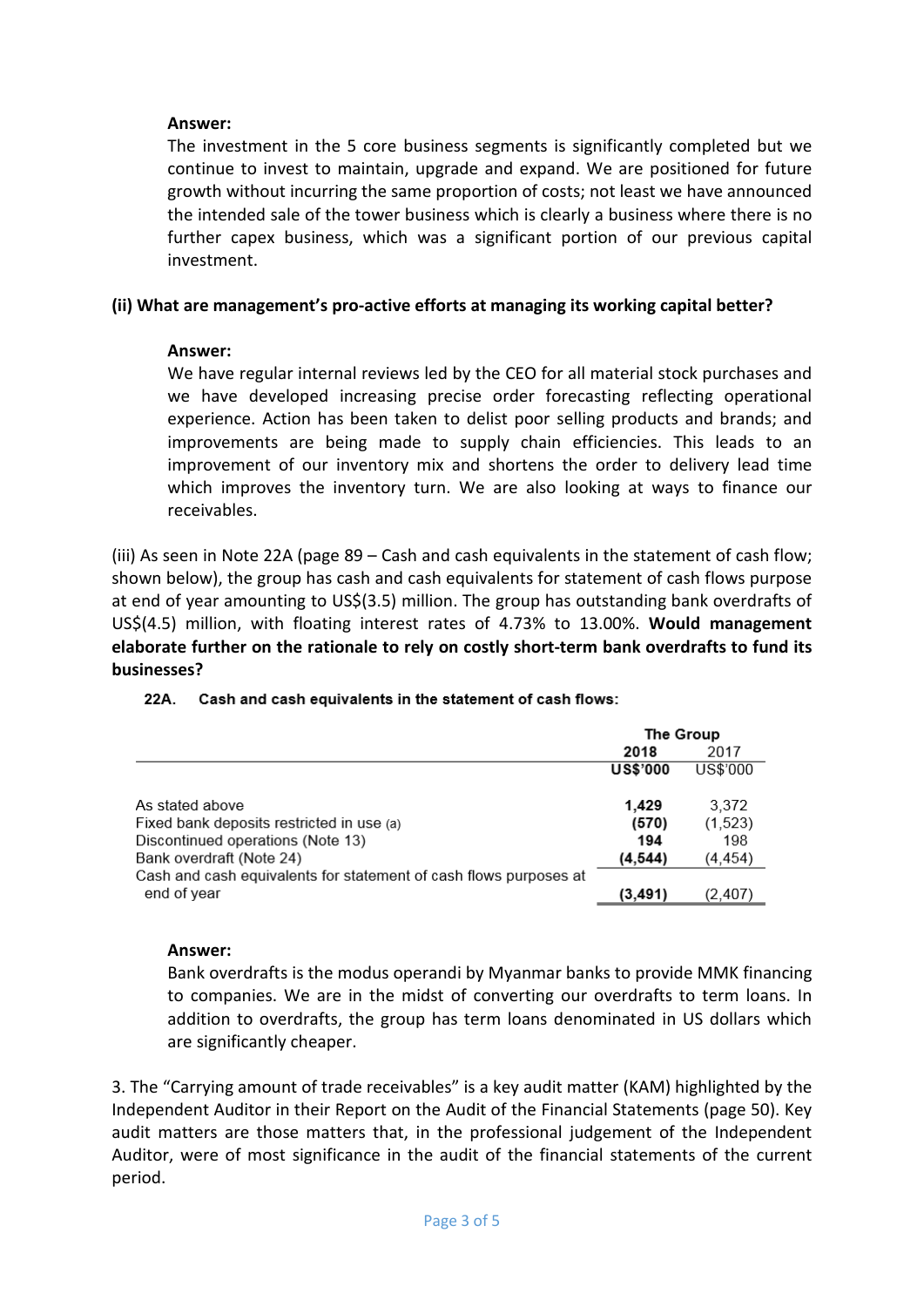As noted in the KAM, as at 31 March 2018, the carrying value of trade receivables amounted to US\$24.0 million, accounting for 40.5% of the Group's total assets as at the end of the reporting year. Approximately 91% of the receivables are due from the Group's three major distributors in Myanmar. Out of the trade receivables as at 31 March 2018, US\$17.8 million were past the 60 days due date and based on management's assessment, it is of the view that these amounts are recoverable.

# **(i) Can management help shareholders understand the financial strength and standing of the group's major customer (Myanmar distributor that operates retail businesses at an airport and a downtown shopping mall)?**

### **Answer:**

In 2015, SMI together with our local business partner, Royal Golden Sky Company Limited (RGS), whose main shareholder have been operating in the transport and hospitality sector of Myanmar for over 25 years.

SMI entered into an agreement to provide merchandising, management and consultancy service for 90% of the duty-free retail space in terminal 1 of the Yangon International Airport (YIA). RGS is the licence holder for the duty-free concession at the YIA for 5 years with an option to renew for another 5 years. Thus far, the two companies have worked well together and there is proper accountability and transparency over all financial matters.

(ii) Based on the aging analysis, US\$10.7 million of trade receivables are past due by over 150 days but not impaired at the end of the reporting period (as shown below). **What was the process by management to evaluate the collectability of these long outstanding debt?**

|                |                 | The Group |  |
|----------------|-----------------|-----------|--|
|                | 2018            | 2017      |  |
|                | <b>US\$'000</b> | US\$'000  |  |
| 61 to 90 days  | 2,285           | 2,055     |  |
| 91 to 150 days | 4,864           | 2,521     |  |
| Over 150 days  | 10,699          | 3,194     |  |
| Total          | 17,848          | 7,770     |  |

Ageing analysis of the age of trade receivable amounts that are past due as at the end of reporting year but not impaired:

#### **Answer:**

Of the amount of \$10.7 million that is past due by over 150 days, \$\$8.5 million is attributable to RGS. We are actively managing the merchandising and sales of the retail shops in both YIA and the domestic malls and as retail sales continue to improve, we are confident that the receivables will be recovered.

**(iii) Can management provide a more meaningful analysis by providing an upper limit to the aging (with the appropriate breakdown)? Specifically, what is the amount that is past due by more than a year?**